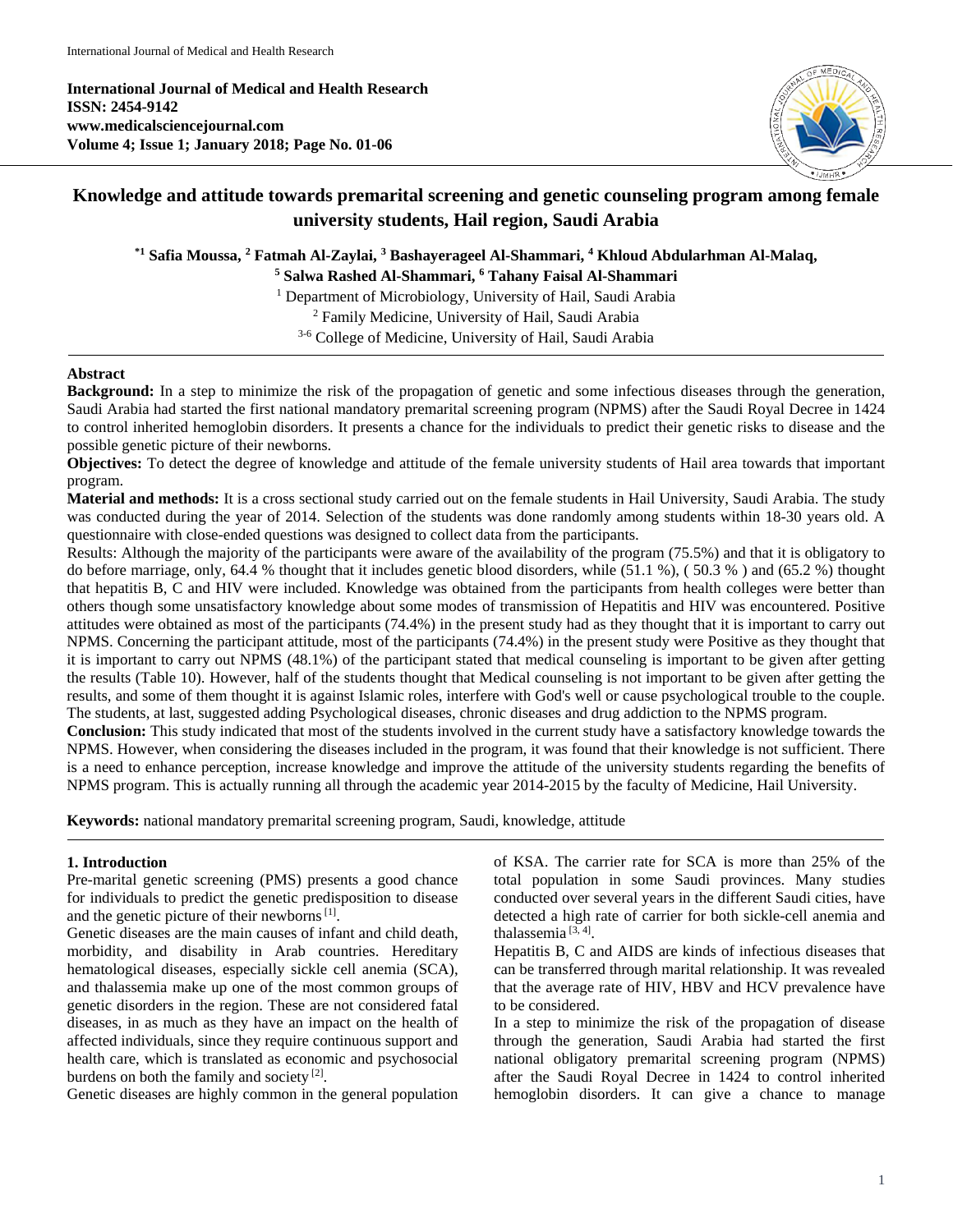according to the detected risk [5].

The aims of the PMS are mainly to minimizing the burden on the persons, families and the community, increase the knowledge of the community about the types of inheritance and genetic disorders and the appropriate way of selection<sup>[6]</sup>.

The level of awareness of the population regarding various aspects of the relevant disorders included in the PMS is a necessary determinant for the success of such a program. It is therefore important to conduct studies among the community to assess this level of knowledge. University students are an important sub-group of the population since they have a relatively high level of education and they are in the marriageable age group<sup>[1]</sup>. Up to our knowledge, no studies were done in hail region. The current study is the first study to that deal with this subject among Hail population.

In this study, we aim to determine the degree of knowledge, attitude or beliefs towards NPMS program in a group of Female Saudi University students

# **2. Material and Methods**

This is a cross sectional study carried out on 2014 among the female students in Hail University. Selection of the participants was done randomly among students aged between 18 and 30 years. Close-ended questions were chosen to fill the questionnaire that was designed after review of the literature on knowledge and attitude of the NPMS program. The questionnaire then translated to Arabic to be easy for the whole university students to fill. A pilot study was performed on a group of 50 students to test its clarity and easiness. Difficult questions were then modified or replaced. The questionnaire consisted of 4 main parts; the 1<sup>st</sup> part was on the socio-demographic data including age, nationality, college, academic year, marital status and parents' consanguinity. The 2nd part tested the students' knowledge regarding NPMS. The  $3<sup>rd</sup>$  part was about the disease included in the NPMC. The  $4<sup>th</sup>$ part included questions about the attitudes and beliefs about the PMS program. A brief explanation about the main objectives of the study was done before giving the questionnaires. Six hundred and forty students received questionnaires that cover all aspects of the study. The questionnaire was distributed to seven colleges inside Hail University, Saudi Arabia. Ethical considerations were followed throughout the study steps.

## **3. Results**

The current study included a total of 640 students. Most were Saudi (97.8%), single (90.3%) and a from Hail region (97.3%). Their ages ranged from 18 to 30 years old. Less than one-third (29.8%) of the students were from health science colleges. Concerning consanguinity between parents, 63.9% experienced positive consanguinity and the others recorded distant or no relationship. More than half (53.3%) of the participants had a family income less than 10,000 Riyals per month.

Table 1 shows that majority of the participants were aware of the availability of the program (75.5%) and (76.2 %) knew that it is obligatory to do before marriage. Only 29.3% were aware of the validity period of the results. The main source of information on NPMS was obtained from relatives and family (45.2%), followed by the internet (40.3%) as illustrated in Figure 1. Concerning the knowledge about the diseases included in the NPMS, 64.4 % thought that NPMS targets genetic blood disorders, (51.1 %) for hepatitis C while (50.3 %) thought it was hepatitis B (65.2 %) believed that it involve HIV testing. Unexpectedly, 23.1, 18.9 % and 12.8 % thought that the NPMS included tests for drug, alcohols and psychological disease respectively (Table 1). When considering the awareness of hepatitis B  $\&$  C, HIV and genetic blood diseases, it was revealed that more knowledge was obtained from the participants from health colleges than others (Tables 2-5). Unfortunately, the health college students revealed unsatisfactory knowledge about some aspects of the mode of transmission of Hepatitis and HIV. Concerning the participant attitude, most of the participants (74.4%) in the present study were Positive as they thought that it is important to carry out NPMS (48.1%) of the participant stated that medical counseling is important to be given after getting the results (Table 6). However, almost half of the students (51.9%) thought that Medical counseling is not important to be given after getting the results, and 14.4 % of them thought it is against Islamic roles or interfere with God's well. In addition, 20.9% imagined that NPMS cause psychological trouble to the couple and 45.1% felt doubt of the results Regarding tests suggested by the participants to be added to NPMS program, Psychological diseases represented the highest rate (75.8%) followed by chronic diseases (50.2%). (Figure 2)

|                                          |     | Number of participants having knowledge | Number of participants don't have knowledge |               |  |
|------------------------------------------|-----|-----------------------------------------|---------------------------------------------|---------------|--|
| <b>Knowledge about</b>                   | No. | $\frac{6}{9}$                           | No.                                         | $\frac{6}{9}$ |  |
| The NPMS                                 | 483 | (75.5)                                  | 154                                         | (24.1)        |  |
| Validity period of the result            | 188 | (29.3)                                  | 452                                         | (70.6)        |  |
| Obligation of the PMC before marriage    | 488 | (76.2)                                  | 152                                         | (23.75)       |  |
| Retesting before the following marriages | 314 | (49.1)                                  | 326                                         | (50.9)        |  |
| Disease included in (NPMS)               |     |                                         |                                             |               |  |
| Hepatitis B                              | 322 | (50.3)                                  | 318                                         | (49.7)        |  |
| Hepatitis C                              | 327 | (51.1)                                  | 313                                         | (48.9)        |  |
| <b>HIV</b>                               | 417 | (65.2)                                  | 223                                         | (34.8)        |  |
| Sickle cell anemia                       | 244 | (38.1)                                  | 396                                         | (61.9)        |  |
| Thalassemia                              | 168 | (26.3)                                  | 472                                         | (73.7)        |  |
| Drugs                                    | 148 | (23.1)                                  | 492                                         | (76.9)        |  |
| Alcohols                                 | 121 | (18.9)                                  | 519                                         | (81.1)        |  |
| Psychological diseases                   | 82  | (12.8)                                  | 558                                         | (87.2)        |  |

**Table 1:** Awareness (knowledge) about NPMS among Female University Students, Hail Region, Saudi Arabia (2014) (n=640)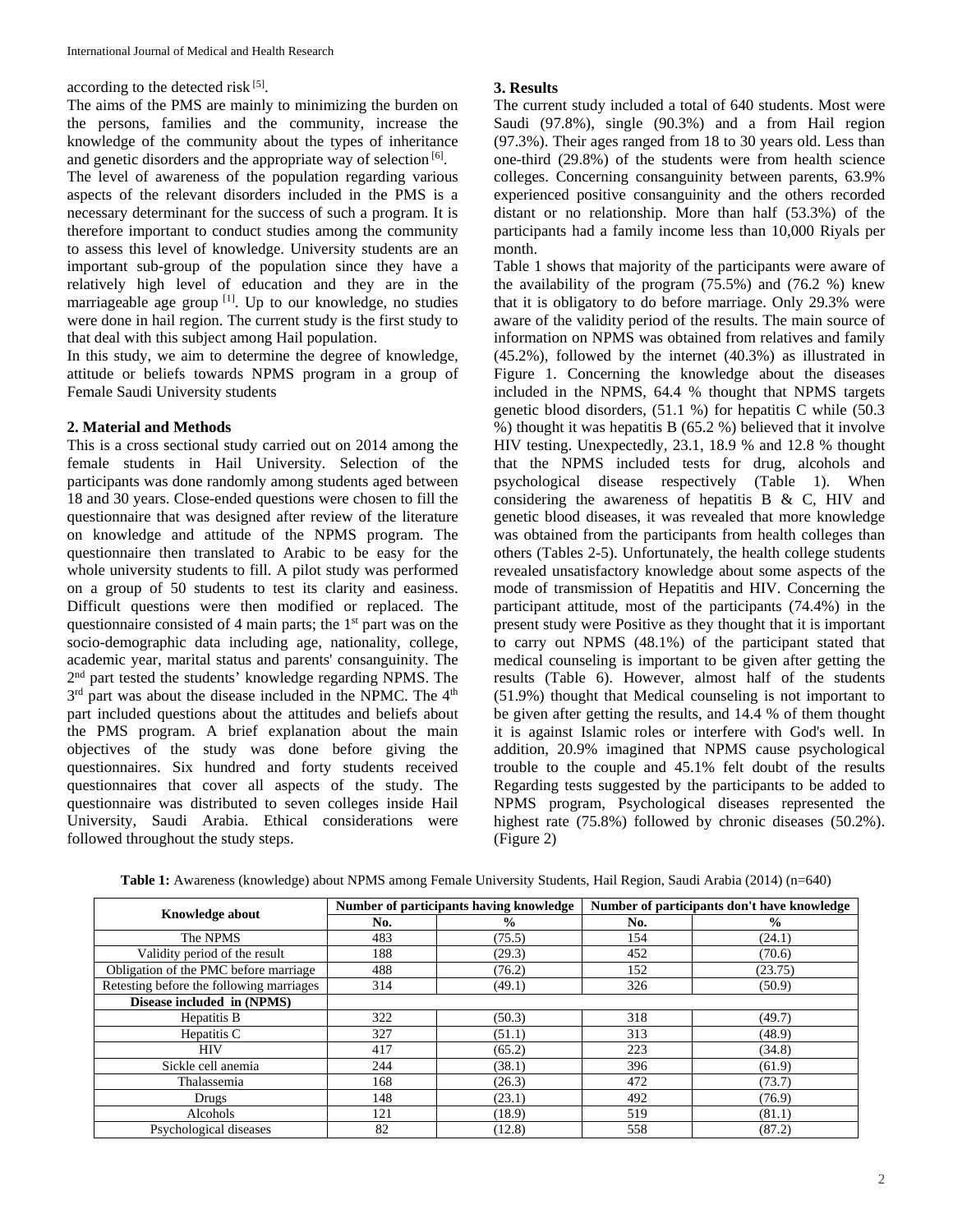| Knowledge about hepatitis B and C |     |        |        |        |
|-----------------------------------|-----|--------|--------|--------|
| General Knowledge                 | 328 | (82.0) | $\sim$ | (18.0) |
| Methods of Prevention             | 94  | 3.4    |        | (26.6) |
| Treatment<br>Methods of           |     | (79.8) | 10     | (20.2) |

**Table 2:** Awareness (knowledge) about hepatitis B and C among Female University Students, Hail Region, Saudi Arabia (2014) (n=640)

|                                   |     | Number of participants having knowledge | Number of participants don't have knowledge |               |  |
|-----------------------------------|-----|-----------------------------------------|---------------------------------------------|---------------|--|
| <b>Knowledge about</b>            | No. | $\frac{6}{9}$                           |                                             | $\frac{0}{0}$ |  |
| Knowledge about Hepatitis B and C |     |                                         |                                             |               |  |
| General Knowledge                 | 328 | (82.0)                                  | 72                                          | (18.0)        |  |
| Methods of Prevention             | 94  | (73.4)                                  | 34                                          | (26.6)        |  |
| Methods of Treatment              | 71  | (79.8)                                  | 18                                          | (20.2)        |  |
| <b>Modes of Transmission</b>      |     |                                         |                                             |               |  |
| Sexual relations                  | 318 | $(84.1\%)$                              | 60                                          | (15.8)        |  |
| blood transfusion                 | 310 | $(79.1\%)$                              | 82                                          | $(20.9\%)$    |  |
| Transplacental                    | 287 | $(84.9\%)$                              | 51                                          | $(15.1\%)$    |  |
| Direct contact                    | 49  | $(24.1\%)$                              | 154                                         | $(75.9\%)$    |  |
| Use of patients stuff             | 133 | $(51.4\%)$                              | 126                                         | $(48.6\%)$    |  |
| Insects                           | 26  | $(12.6\%)$                              | 180                                         | $(87.4\%)$    |  |

**Table 3:** Awareness (knowledge) about HIV among Female University Students, Hail Region, Saudi Arabia (2014) (n=640)

|                             |     | Number of participants having knowledge | Number of participants don't have knowledge |               |  |
|-----------------------------|-----|-----------------------------------------|---------------------------------------------|---------------|--|
| <b>Knowledge about</b>      | No. | $\frac{6}{9}$                           | No.                                         | $\frac{6}{6}$ |  |
| <b>Knowledge about HIV</b>  |     |                                         |                                             |               |  |
| General Knowledge           | 306 | (73.4)                                  | 111                                         | (26.6)        |  |
| Methods of Prevention       | 185 | (80.0)                                  | 46                                          | (20.0)        |  |
| Methods of Treatment        | 87  | (80.6)                                  | 21                                          | (19.4)        |  |
| <b>Mode of Transmission</b> |     |                                         |                                             |               |  |
| Sexual relations            | 326 | (84.0)                                  | 62                                          | (16.0)        |  |
| blood transfusion           | 301 | (79.8)                                  | 76                                          | (20.2)        |  |
| Transplacental              | 277 | (82.0)                                  | 61                                          | (18.0)        |  |
| Direct contact              | 79  | (30.1)                                  | 184                                         | (69.9)        |  |
| Use of patients stuff       | 108 | (45.2)                                  | 131                                         | (54.8)        |  |
| Insects                     | 37  | (16.4)                                  | 188                                         | (83.6)        |  |

**Table 4:** Awareness (knowledge) about sickle cell anaemia among Female University Students, Hail Region, Saudi Arabia (2014) (n=640)

| <b>Knowledge about</b><br>Sickle cell Anemia | <b>Health colleges' Student</b><br>having the knowledge |               | Non Health colleges' Student<br>having the knowledge |               | Total number of<br>participants having | p-value of chi- |  |
|----------------------------------------------|---------------------------------------------------------|---------------|------------------------------------------------------|---------------|----------------------------------------|-----------------|--|
|                                              | No.                                                     | $\frac{0}{0}$ | No.                                                  | $\frac{0}{0}$ | knowledge's                            | square test     |  |
| General Knowledge                            | 187                                                     | $(76.6\%)$    |                                                      | $(25.4\%)$    | 244 (38.1 %)                           | < 0.001         |  |
| Meaning of Carrier                           | 185                                                     | $(92.0\%)$    | 16                                                   | $(8.0\%)$     | 201 (31.4 %)                           | < 0.001         |  |
| Mode of Transmission                         | 179                                                     | $(84.8\%)$    | 32                                                   | $(15.2\%)$    | 211 (32.9%)                            | < 0.001         |  |
| Methods of Treatment                         | 136                                                     | $(84.5\%)$    | 25                                                   | $(15.5\%)$    | $161(25.2\%)$                          | < 0.001         |  |

**Table 5:** Awareness (knowledge) about thalassemia among Female University Students, Hail Region, Saudi Arabia (2014) (n=640)

| <b>Knowledge about</b><br><b>Thalassemia</b> | <b>Health colleges' Student</b><br>having the knowledge |               |     | Non Health colleges' Student<br>having the knowledge | <b>Total number of participants</b><br>having knowledge's | p-value of chi- |  |
|----------------------------------------------|---------------------------------------------------------|---------------|-----|------------------------------------------------------|-----------------------------------------------------------|-----------------|--|
|                                              | No.                                                     | $\frac{6}{9}$ | No. | $\frac{0}{0}$                                        |                                                           | square test     |  |
| General knowledge                            | 123                                                     | (73.2)        | 45  | (26.8)                                               | 168 (26.3)                                                | < 0.001         |  |
| Meaning of carrier                           | 119                                                     | (82.6)        | 25  | (17.4)                                               | 144 (22.5)                                                | < 0.001         |  |
| Mode of transmission                         | 126                                                     | (79.2)        | 33  | (20.8)                                               | 159(24.8)                                                 | < 0.001         |  |
| Methods of treatment                         | 131                                                     | (92.3)        |     | (7.7)                                                | 142(22.2)                                                 | < 0.001         |  |

**Table 6:** Attitude towards (NPMS) among Female University Students, Hail Region, Saudi Arabia (2014) (n=640)

| Attitude                                                   |     | <b>Number of participants</b><br>having +ve attitude | <b>Number of participants</b><br>having -ve attitude |               |
|------------------------------------------------------------|-----|------------------------------------------------------|------------------------------------------------------|---------------|
|                                                            | No  | $\frac{6}{9}$                                        | N <sub>0</sub>                                       | $\frac{6}{9}$ |
| NPMS is important                                          | 476 | (74.4)                                               | 164                                                  | (25.6)        |
| NPMS is against Islamic roles                              | 92  | (14.4)                                               | 548                                                  | (85.6)        |
| Consanguinity can increase the risk of hereditary diseases | 518 | (80.9)                                               | 122                                                  | (19.1)        |
| NPMS will reduction of prevalence of some genetic and STDs |     | (29.5)                                               | 451                                                  | (70.5)        |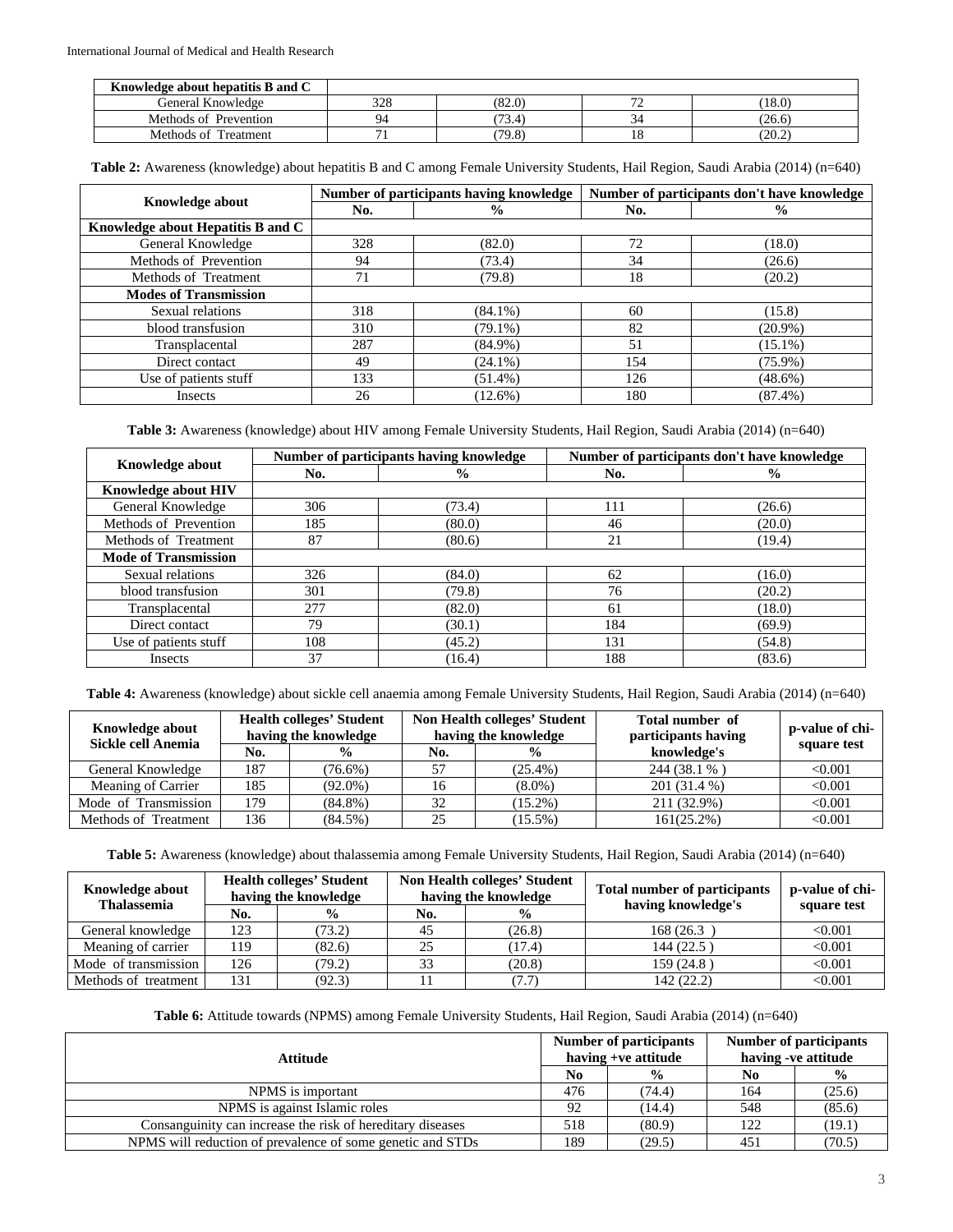| NPMS breaks personal privacy                                              | 221 | (34.5) | 419 | (65.5) |
|---------------------------------------------------------------------------|-----|--------|-----|--------|
| PMS cause psychological trouble to the couples                            | 134 | (20.9) | 506 | (79.1) |
| Test positive results of genetic diseases should change marriage decision | 198 | (30.9) | 442 | (69.1) |
| Medical counseling is important to be given after getting the results     | 308 | (48.1) | 332 | (51.9) |
| Doubt of the results                                                      | 289 | (45.1) | 351 | (54.9) |



**Fig 1:** Source of information about national pre-marital screening program among Hail female University students



**Fig 2:** Diseases suggested by female University students to be included in NPMS

## **4. Discussion**

In a program like PMS, there is need to focus on the target population, mostly the young adults like high schools and university students because their attitudes will affect their choice on a partner. The importance of PMS cannot be denied as many countries have confirmed its importance in minimizing the incidence of genetic diseases [7].

The results of the present study clearly demonstrated that most of the participants had knowledge about the availability of NPMS in KSA but unfortunately, their knowledge was not adequate about the items included or the diseases it tests. This result is similar to what was reported in some studies in Egypt <sup>[8]</sup>, Saudi Arabia<sup>[9]</sup> and Syria<sup>[10]</sup>. This could be explained due to the participants' young age where they don't have the ability to detect the seriousness of the genetic blood diseases on the emotional and economic status of the families. It should be noted that health education should be given regularly to improve the young adults' awareness as regards this point.

Concerning consanguinity between parents, 63.9% in the current study ensured positive family history and others gave history of remote or no relationship. Likewise, high percentages of consanguineous marriages and tribal marriages with high incidence of genetic diseases in the whole kingdom is existing  $[11]$ . The consanguinity rate in some region is in the

kingdom ranges from 25 to  $60\%$  <sup>[12, 13]</sup>. Majority of the participants in the present work were aware of the availability of the program and that it is obligatory to do before marriages well. Although (68.4 %) of the participants clarified the role of NPMC in minimizing the hereditary diseases, only half of them  $(55.1\%)$  thought it is important to carry it out.  $(48.6\%)$ of the participants knew the diseases involved in NPMC while only (29.3%) were aware of the validity period of the result. This can be explained on the basis of the deficient health education programs for the university students and this put a great responsibility on the health colleges to educate this kind of population.

As regards the knowledge about the diseases included in the NPMS, (85.9.%) thought that NPMS targets genetic blood disorders, (63.3 %) thought that that the NPMS includes hepatitis C while (62.5 %) thought it was hepatitis. In addition, (B. 72.5 %) said that it involve HIV testing. Unfortunately, (36.6 %), (39.2%) and (20%) of the students were confused and thought that the NPMS includes testing for alcohol, drugs and psychological disease. This is also could be explained on the bases of their young ages as well and the lack of health education.

The main sources of information of the students about the NPMS in the current study was obtained from relatives and family (45.2%), followed by the Internet 40.3%), and then friends (22.3%), university (21.6%) TV (14.1%), and newspaper (7.5%). Unexpectedly, only 21.6% of the participants got their information on NPMS from their colleges. This can be improved by establishing policies like giving the NPMS program in the university programs and enhancing the students' knowledge through regular educational sessions on the NPMS. Workshops about the included diseases in the NPMS program can also be a facilitation tool for the students to get more information on the program. It was found that the main source of information on NPMS was the families and relatives. This could clarify the importance of simultaneous provision of the NPMS to both the students and their families to spread the information on the program and increased its success. An important additional source of information on NPMS that was reported by nearly (40.3%) of the students was the internet. This is less than expected from this kind of population who are extensively using this type of information technology on daily basis. Unfortunately, only 14.1% of the students got their knowledge from the TV. This reflects that the role of this important kind of media is no longer fully effective to disseminate the importance of NPMS as a preventive program. So, governmental attention has to be concentrated on this aspect as well.

Newspaper on the other hand, came at the end as source of information about NPMS. This indicates that this tool is not as efficient as expected in spreading information on NPMS and more effort is required on this regard. The role of the newspapers can be further amplified by involving health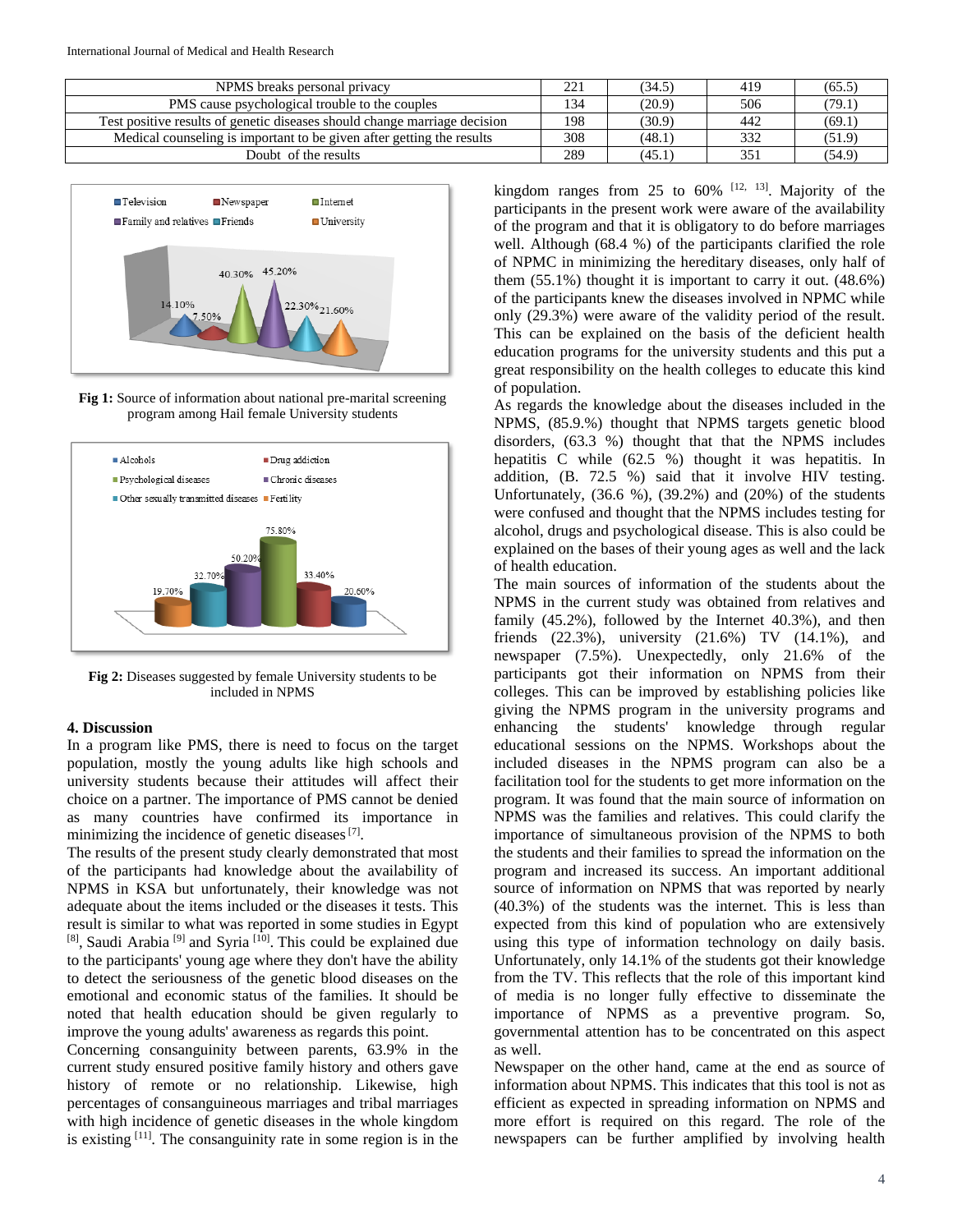workers and giving them a daily area to write in.

The current study showed that students' knowledge about the NPMS program was good (75.5%). This is because in recent years, premarital counseling has gained more acceptances. Unexpectedly, these results is higher than that a study conducted in Jeddah and found that university students had inadequate knowledge about the NPMS program were less than one-third of the students knew [10].

In KSA, high percentages of consanguineous marriages have resulted in high incidence of genetically based disorders [14]. The consanguinity rate in the region is in the region ranges from 25 to 60%  $[8, 9]$ . Similarly, the current study revealed that (63.9%) of students' parents had consanguineous marriage.

It was recorded in the present study that (64.4 %) thought that NPMS targets genetic blood disorders. On the other hand, Al Sulaiman *et al*. found a lack of awareness about genetic diseases and a misunderstanding of the impact of genes on health<sup>[15]</sup>. Opposite to the current work, It was also reported in Syria, 2009, showed that although university students had a considerable knowledge of premarital testing, they had a limited knowledge about certain aspects <sup>[9]</sup>. Moreover, In Nigeria, the knowledge of University students about genetic diseases was very satisfactory<sup>[16]</sup>.

When considering the awareness of hepatitis B & C, HIV and genetic blood diseases, it was revealed that more knowledge was obtained from the participants from health colleges than others. This result is logic and it is due to the medical information the health college students used to learn during their annual curriculum However and unexpectedly, the health college students revealed unsatisfactory knowledge about some aspects of the mode of transmission of Hepatitis and HIV as (12.6%) and (16.4 %) respectively thought wrongly the insects can transmit these diseases. This further confirms the need to apply educational programs about the NPMS. Similar results were obtained by a study conducted among students of Health Sciences College in Abha [17] and Pakistan [18] .

Although most of the participants (74.4 %) thought it is important to carry out NPMS and they were ready to do it in the future, 29.5% gave their reason as to prevent propagation of diseases to their kids, 48.1% stated that medical counseling is Important to be given after getting the results and, 51.1% indicated that presence of genetic blood diseases should change marriage decision.

Among those who didn't find the NPMC important, (14.4 %) thought it is against Islamic roles or interfere with God's well. In addition, 20.9% imagined that NPMS cause psychological trouble to the couple and 45.1% felt doubt of the results. This is similar to what has been recorded in other Arab countries  $[8, 8]$ <sup>10, 19</sup>. Where the majority of their participants stated that they believe that the NPMS will help to prevent the transmission of diseases to their generations. This indicates that some students had negative attitudes as they were unaware of the importance of NPMS and that they see this kind of obligatory law as an insult against an individual's well and freedom. This misconception of the Islamic rules can be contributed to the loss of the effectiveness of the program. Similarly, this result was also noticed in some studies conducted in Saudi Arabia<sup>[17,</sup> <sup>19]</sup>. Therefore, religious leaders are strongly recommended to help in correcting this wrong belief.

Unfortunately, only 29.5 % of the participants preferred changing in marriage decision when the test results of genetic diseases are positive. This is far less than what has been reported in Riyadh city, where 85% agreed on applying the N PMS as an obligatory step before marriage and 63% agreed on putting laws to prevent marriage in case of positive results [19]. This result could be explained due to the high rate of consanguineous marriages among Hail community; in which a procedure like NPMS might cause some social problems among the families. However this negative attitude could be improved by regular health education sessions especially for high-risk groups liable for genetic disorders. Another point to encourage people to consider the decision after results of the NPMS is to spread religious information through the media. Counselor working in the NPMS centers should be considerate, compassionate and should keep the secrets of the person or family involved. He/she should not impose his/her views on the clients.

Regarding tests suggested by the participants to be added to NPMS program, Psychological diseases represented the highest rate (75.8%) followed by chronic diseases (50.2%). These suggestions were expected as those disease prevalence have progressive increase nowadays [3]. Likewise, positive attitude of Saudi population towards the program importance to be applied to all couples in all regions of the kingdom.

The important limitation of this study was its application only on the university students this sample is not considered enough to represent the whole Hail community, so in the future, it should extend to cover more areas of hail region specially the remote villages.

In conclusion, this study showed that most of the students involved in the current study have a satisfactory knowledge towards the NPMS. However, when considering the diseases included in the program, it was found that the their knowledge is not sufficient. Although the majority of the students had positive attitude and thought emphasis the important to carry it, others had doubts and found it against Islamic roles, interfere with God's well or cause psychological trouble to the couple. In the light of that, there is a need to enhance perception, increase knowledge, and improve the attitude of the university students regarding the benefits of NPMS program. This is actually running all through the academic year 2014-2015 by the faculty of Medicine, Hail University. It is a comprehensive campaign for health education of the whole faculties of the university about the NPMS. Post education research will be carried out to assess the effectiveness of the health education campaign God willing, education for the public is particularly important through application of the same campaign on a public level through different mass media or through the main governmental and private institutions and including the NPMS in the curricula of both secondary schools and university students as well.

# **5. References**

- 1. Al Sulaiman A, Suliman A, Al Mishari M, Al SawadiA, Owaidah TM. Knowledge and attitude toward the hemoglobinopathies premarital screening program in Saudi Arabia: population-based survey. Hemoglobin. 2008; 32(6):531-8.
- 2. WHO. Hereditary anemia: genetic basis, clinic cal